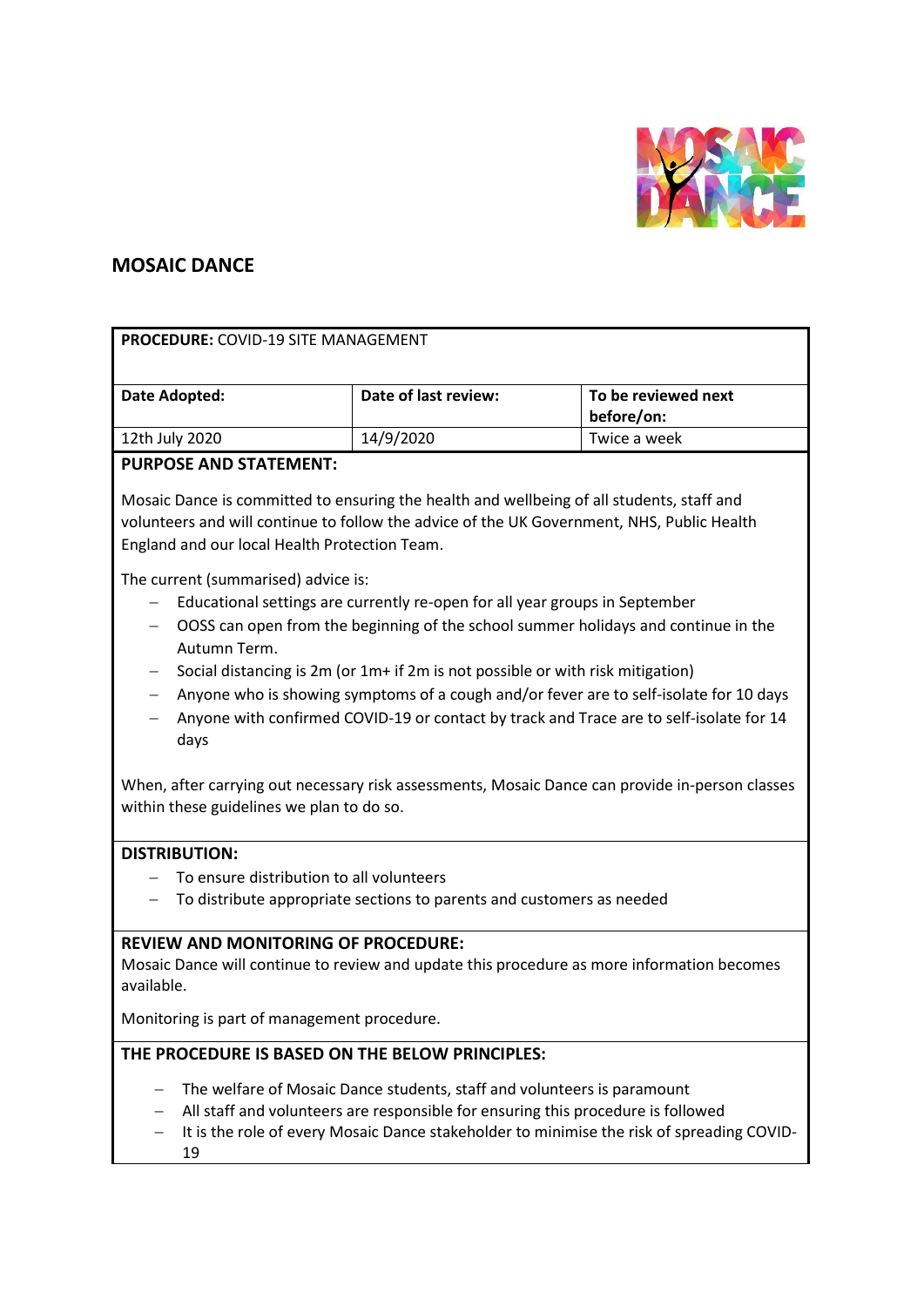− Mosaic Dance is committed to following the advice of the UK Government, NHS and Public Health England and where this is deemed not possible, in-person classes will not take place.

#### **MANAGEMENT:**

Max Teacher: Student Ratio = 1: 10

#### **All current social distancing measures will be implemented throughout this procedure.**

Groups of no more than 10 students will be supervised by 1 or 2 teachers. For the purposes of child-friendly and age appropriateness Mosaic Dance will call these groups "bubbles". There is to be no cross contamination between bubbles as students will not mix and spaces will be cleaned between each group's use.

To attend classes, parents must agree to disclose if anyone in the household has any symptoms or has been told to self-isolate. *Symptoms include having a temperature above 37.8 degrees C, a continuous cough and loss of change in normal sense of taste or smell.*

Children may supply their own PPE equipment, but it is not the responsibility of Mosaic Dance to ensure it is used or worn correctly.

Parents will drop/off collect outside the village hall, they may not come inside the hall. Communication with Paula should be via distanced conversation/email/whatsapp or message. Drop off and collection will be at separate entry points, to be allocated in writing before lessons begin. There will be staggered drop off and collection times to ensure no over-crowding.

Upon arrival, all students are to immediately sanitise their hands. Students may wear bare feet/ballet shoes or jazz shoes. They should bring a bag for their belongings (clothing layers,shoes, water bottle, inhalers etc)

Any child with symptoms must be immediately isolated and collected by their parents.

Class registers meticulously kept, in line with track and trace compliance. Hard copies of medical details will be kept in a sealed envelope at classes along with up to date emergency contact details.

Students will have been allocated a  $2m^2$  space to use throughout their session. Travelling sequences will be at 2m distance and using different pathways to avoid following in airstreams. Paula will maintain a 2m distance during teaching (or 1m with face covering), unless closer contact is necessary eg First Aid, emergency.

The use of corridors and bathrooms will be on a one child at a time basis to ensure social distancing is upheld and different toilets will be allocated for each class.

Research is ongoing about the impact of singing and therefore voicework will not be used in our classes.

Any student or family member who is tested positive for COVID-19 up to two weeks after a class must immediately inform Paula Hain. The bubble that is affected will immediately be notified including students/parents and venue management. Spaces must be deep cleaned immediately follow government guidance "COVID-19: cleaning in non-healthcare settings".